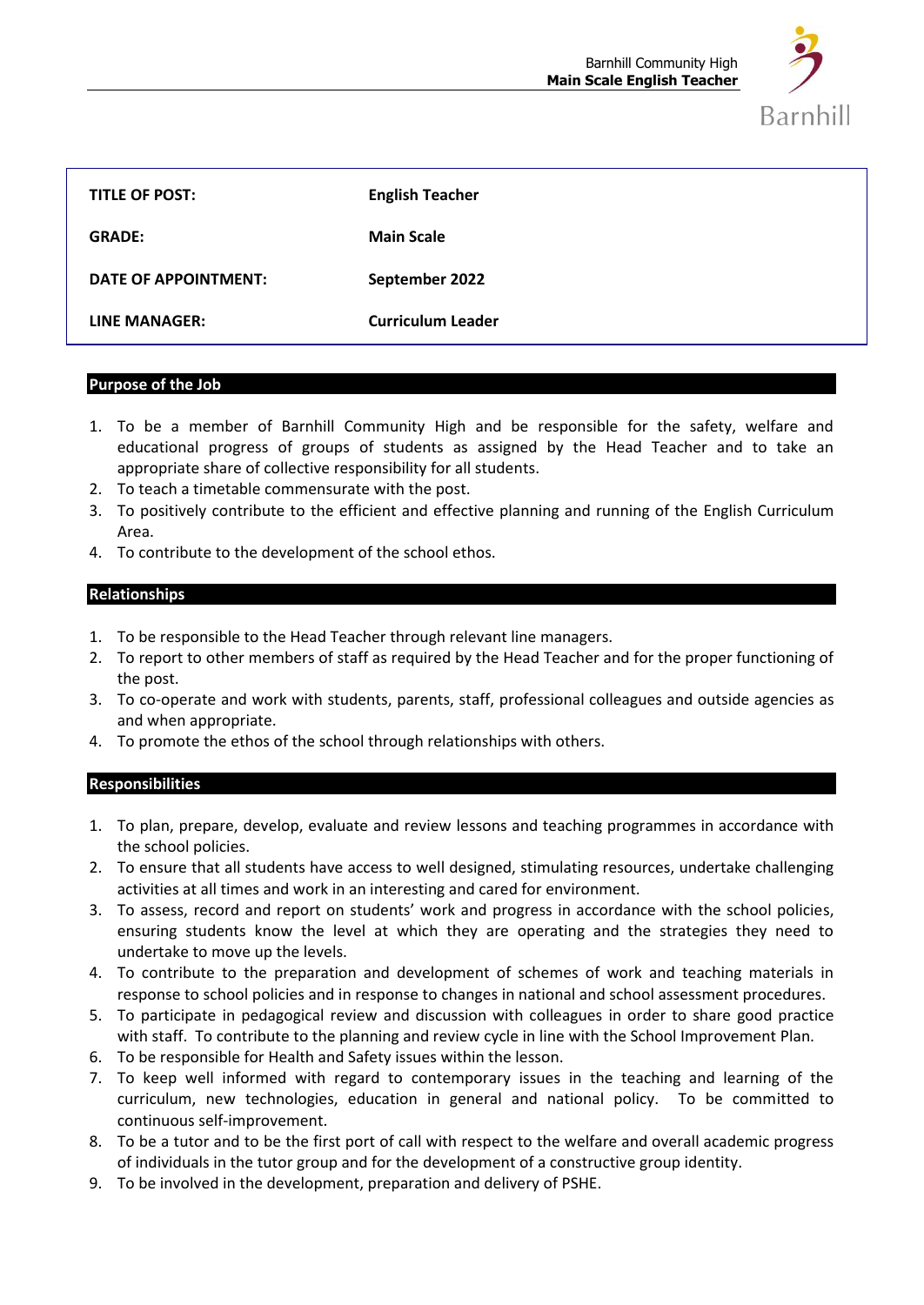

- 10. To assist with the management of behaviour and movement of students around the site and participate in the school's duty rota. To contribute to general Health and Safety.
- 11. To deal promptly and effectively with school and Examination Board administrative procedures.
- 12. To take part in the school Performance Management Process.
- 13. To contribute constructively to the ethos of the school by participating in activities organised in the school.
- 14. To be an active and constructive participant of working groups/teams in the school.
- 15. To contribute to the effective promotion of the curriculum area and of the school as a whole.
- 16. To develop appropriate links with community and business organisations to promote the curriculum interaction.
- 17. To make efficient and effective use of school resources, ensuring they are maintained and secure.
- 18. To undertake such responsibilities commensurate with the post as can reasonably be directed by the Head Teacher.

Barnhill Community High is committed to safeguarding and promoting the welfare of children and young people and expects all staff and volunteers to share this commitment.

Due to the evolving nature of the school structure, all job descriptions may need to be adjusted, through consultation, to meet the needs of the school. This process may be informed by the professional review.

All job descriptions should be read in conjunction with the operating Pay and Conditions document published by the DFE. Due regard should also be given to the National Standards for Qualified Teacher Status.